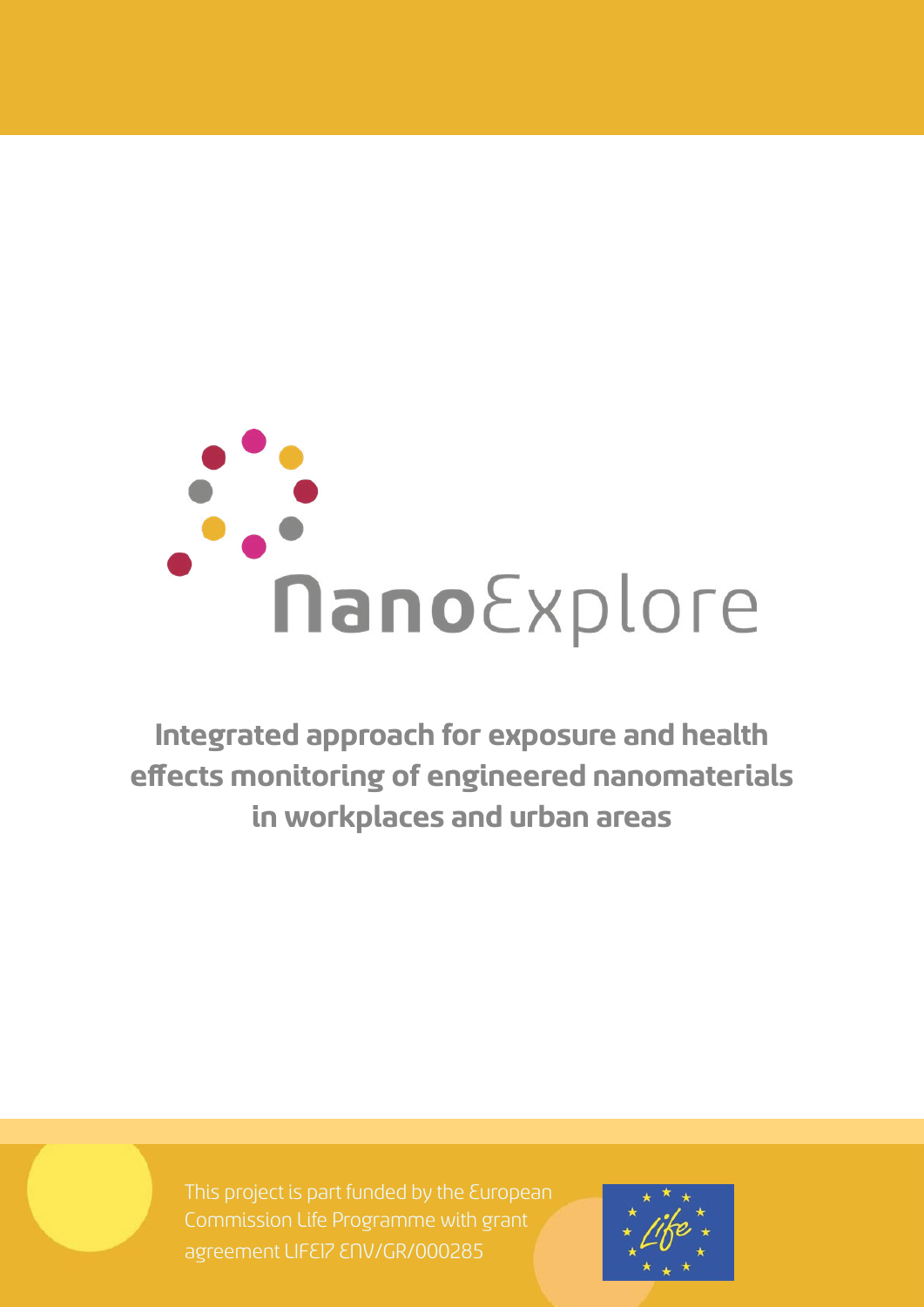## **Project Objective**

The overall aim of the NanoExplore project is to develop and demonstrate the feasibility of an integrated approach to conduct biomonitoring studies, characterize exposure levels and elucidate possible health effects deriving from exposure to engineered nanomaterials (ENM) in indoor workplaces and urban areas.

### **Preparatory Stage**

# **Implementation** Stage

### **Monitoring** Stage

**Selection of a representative cohort of workers:** A well-designed cohort study will be developed for examining

the applicability of candidate biomarkers.

**Validation of biomarkers:**  Proposed biomarkers will be analysed depending of the type of ENMs and exposure levels, being validated on the basis of the variability of the effects observed with respect to the control subjects.

**Demonstration in case studies:** 

Candidate biomarkers will be applied in subjects exposed to

- 
- 

ENMs.

#### **OVERVIEW**

NanoExplore is a 3.5 years EU Life project that runs from September 2018 to February 2022. It has a budget of about €2.2 million.

There is an urgent need to provide stakeholders with an integrated approach to generate robust data on the levels of exposure and related health effects, supporting the risk assessment.

NanoExplore promotes a harmonized approach to

overcome current data gaps and barriers limiting the implementation of the REACH regulation and the use of human bio-monitoring data in the protection of human health and the environment when dealing with particles in the nanometer range (1-100 nm) by combining long series of robust data on the concentration of ENMs measured by a wireless sensor network (WSN) of monitoring devices, appropriate biomarkers, and a tailored designed data management application. This approach addresses current environmental, health, and safety questions about ENMs, providing stakeholders from government, industry, NGOs, or the general public, with reliable data on the concentration and effects of particles in the nanometer range (1-100 nm).

#### **Future Tasks**

Several tasks will be conducted in the upcoming months, including technical and dissemination activities:

- Design and development of the wireless sensor network
- Validation of biomarkers for human biomonitoring studies
- Development of the NanoEXPLORE Web-Based Platform
- Screening biomonitoring studies in industrial facilities and urban areas

# $\bullet$ **Nano** Explore



#### **Development of the web-based platform**